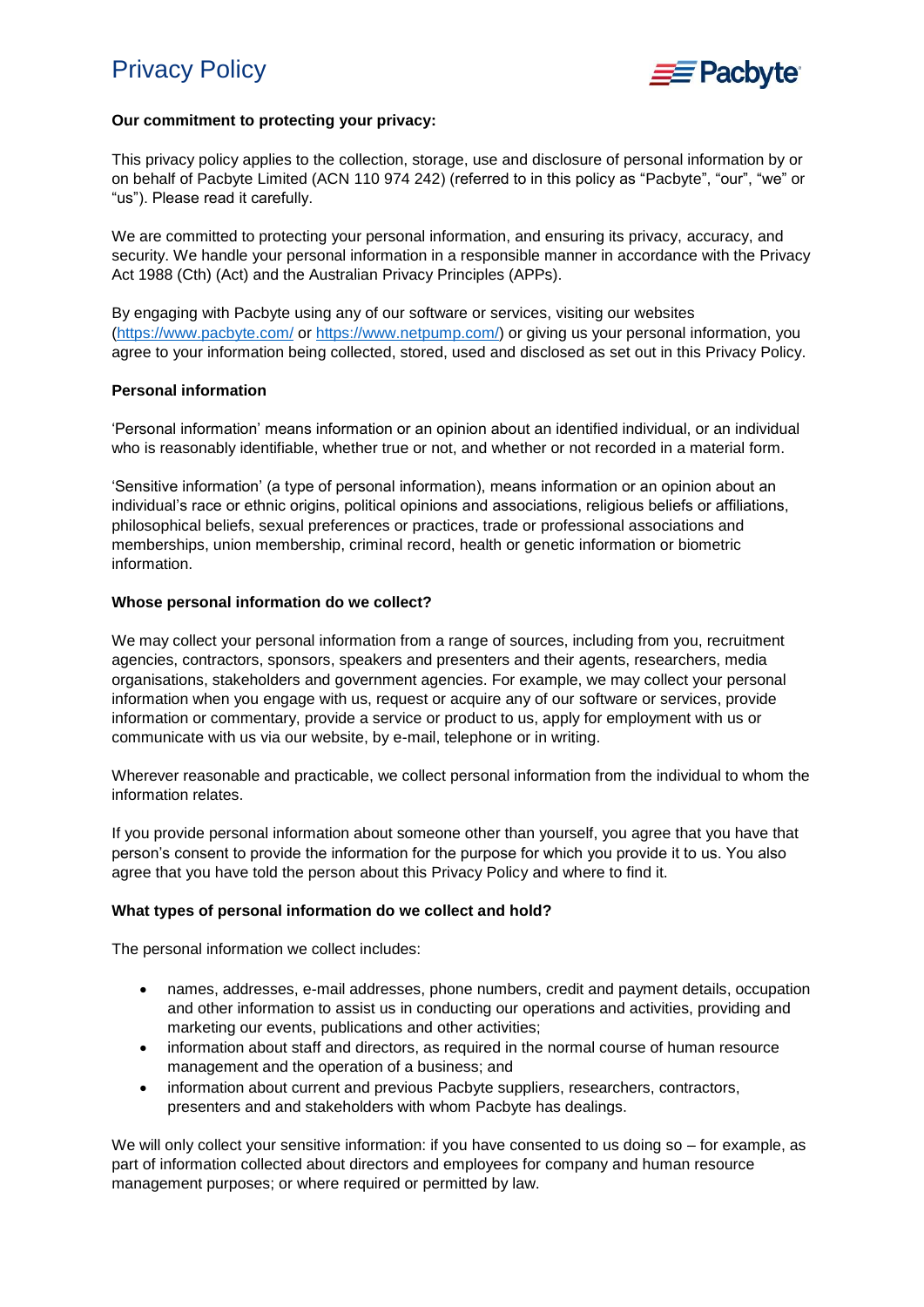

# **How do we collect personal information?**

We only collect personal information by lawful and fair means. We usually collect personal information from:

- people dealing with us in person;
- people applying for themselves or on behalf of their organisation to apply for investment or transact with Pacbyte;
- people applying for themselves or on behalf of their organisation to or become an employee of Pacbyte;
- by mail;
- face-to-face meetings, interviews and telephone calls;
- **•** business cards;
- electronic communications for example, e-mails and attachments;
- third parties for example, from recruitment agencies and your representatives or agents;
- our website, including if you use it to contact us; and
- social media, including via LinkedIn.

# **Why do we collect personal information?**

We collect the personal information: necessary for us to engage with Pacbyte's customers; for marketing purposes and to provide you with information about Pacbyte that may be of interest to you; to improve the software that Pacbyte provides; and to enable us to conduct our business, including meeting our legal and regulatory obligations. If you do not provide your personal information, we may not be able to engage with you, employ you or otherwise deal with you.

## **How do we deal with unsolicited personal information?**

If we receive personal information about you that we have not requested, and we determine that we could not have lawfully collected that information under the APPs had we asked for it, we will destroy or de-identify the information if it is lawful and reasonable to do so.

# **Do you have to disclose your identity when dealing with us?**

Where lawful and practicable, we will give you the option of interacting with us anonymously or using a pseudonym.

# **Use of personal information:**

We only use your personal information for the purpose for which it was provided to us, for related purposes or as required or permitted by law. Such purposes include:

- in the ordinary course of conducting our business. For example, in the course of providing information about our software that may be of interest to you;
- market research and other activities, so that we are able to better understand our customers' needs and tailor our future activities accordingly;
- performing general administration, reporting and management functions. For example, invoicing and account management, payment processing, risk management, training, quality assurance and managing suppliers;
- employment-related purposes, such as recruiting and providing services to staff; and
- other purposes related to or in connection with the ordinary course of our business, including meeting our legal and contractual obligations to third parties and for internal corporate governance purposes.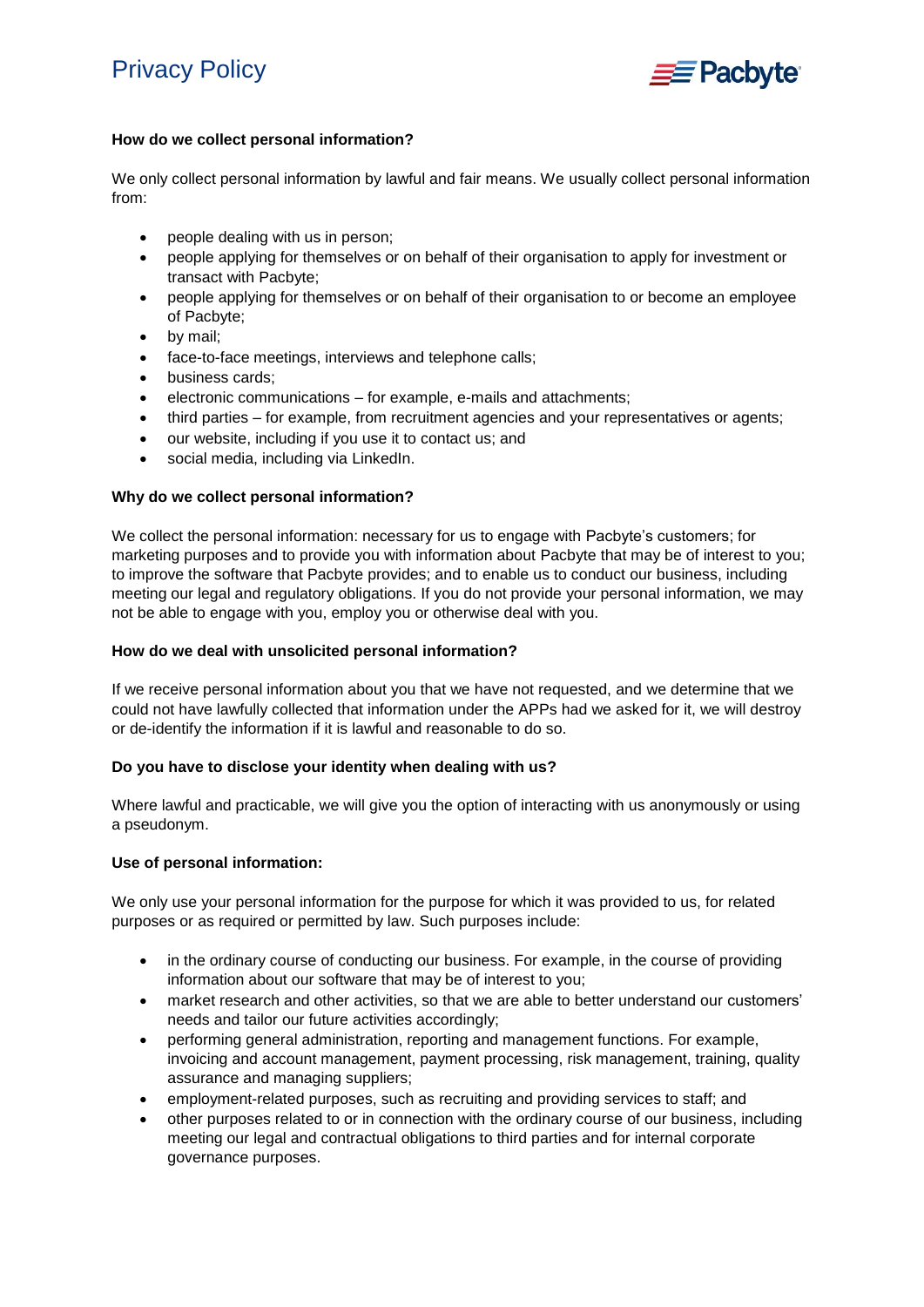

# **Disclosure of personal information:**

We may disclose, and you consent to us disclosing, your personal information to third parties:

- engaged by us to provide products or services, or to undertake functions or activities, on our behalf. For example, processing payment information, managing databases, marketing, research, and advertising;
- that are authorised by you to receive information we hold;
- that are our business partners, joint venturers, partners, or agents;
- as part of any restructure or merger (or proposed restructure or merger) of all or part of our business. For example, we may disclose information to our external advisers, to potential and actual partners and to their external advisors;
- such as our external advisers, or any government agency. For example, where disclosure is reasonably required to obtain advice, prepare legal proceedings, or investigate suspected unlawful activity or serious misconduct; or
- as required or permitted by law.

## **Marketing use and disclosure:**

We may use and disclose your personal information (other than sensitive information) to provide you with information about our services and software that we consider may be of interest to you. You may opt out at any time if you do not, or no longer, wish to receive marketing and promotional material from us. You may do this by: contacting us via e-mail, or in writing at the address below and requesting that we no longer send you marketing or promotional material from us; or where applicable, by clicking the "Unsubscribe" button.

#### **Use or disclosure of sensitive information:**

We will only use or disclose your sensitive information for the purpose for which it was initially collected or for a directly related purpose, as required, or permitted by law, or where you consent to the use or disclosure.

#### **Disclosure of personal information overseas:**

We do not disclose personal information to third parties outside Australia, unless required or permitted by law.

#### **How is my personal information kept secure?**

We take reasonable steps to protect your personal information from misuse, interference, loss and unauthorised access, modification, and disclosure. Such steps include: physical security over paperbased and electronic data storage and premises; computer and network security measures, including use of firewalls, password access and secure servers; restricting access to your personal information to employees and those acting on our behalf who are authorised and on a 'need to know' basis; retaining your personal information for no longer than it is reasonably required, unless we are required by law to retain it for longer; and entering into confidentiality agreements with staff and third parties.

Where we no longer require your personal information, including where we are no longer required by law to keep records relating to you, we will ensure that it is de-identified or destroyed.

#### **Data quality:**

We take reasonable steps to ensure that your personal information is accurate, complete and up-todate. However, we rely on you to advise us of any changes or corrections to the information we hold